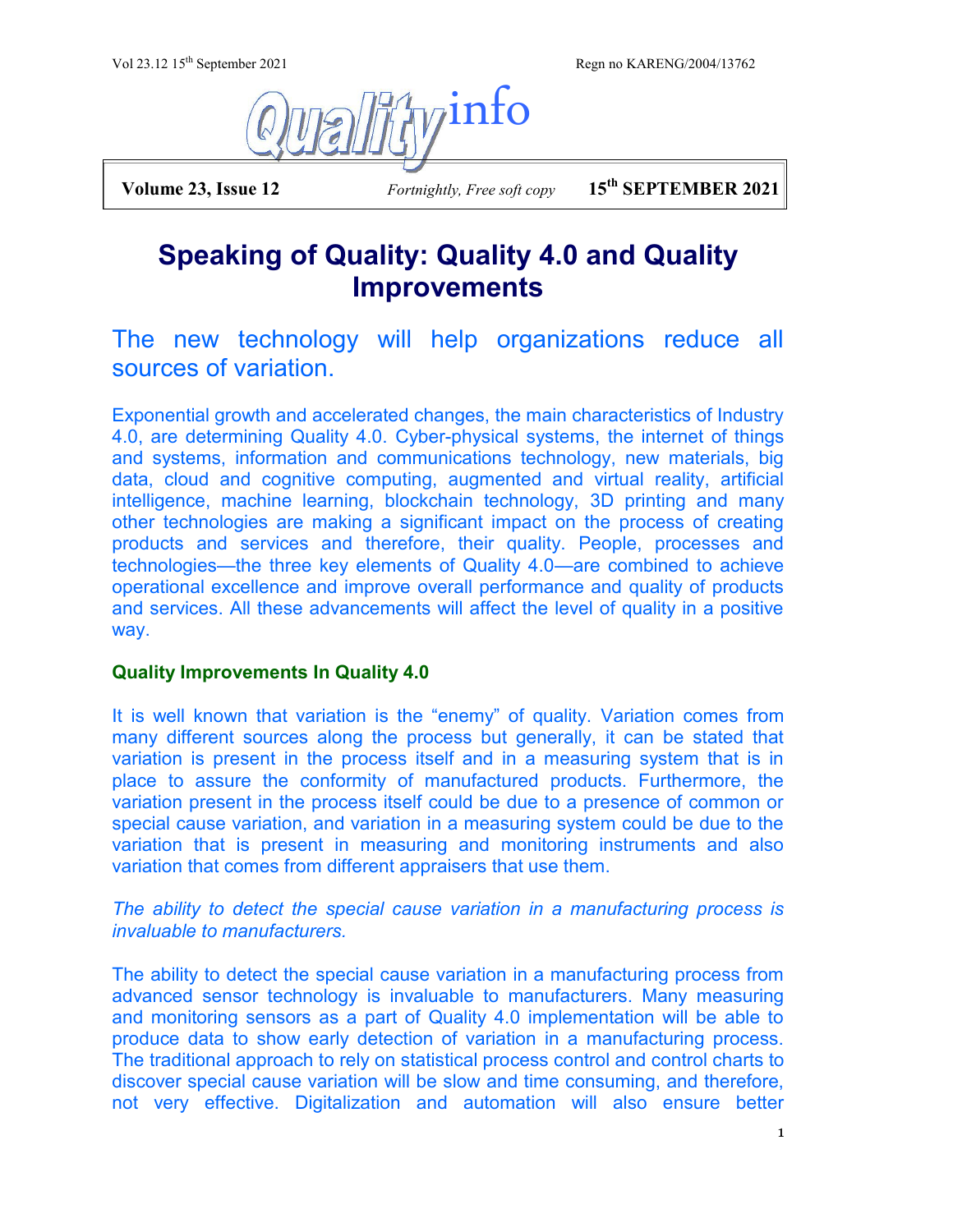quality and conformance of products by reducing potential errors and variability, allowing efficient and effective problem solving. Furthermore, improved agility of controls and shorter time to execute control will significantly reduce quality control lead times and eventually result in real-time acceptance.

Common cause variation, a measure of process effectiveness when special cause variation does not exist, is naturally present in every process. It represents a deviation from the target caused by unknown factors resulting in a steady but random distribution of output around the mean. Quality 4.0 suggests using analytics of big data that are collected from smart sensors and processed through cloud computing and the internet of things platforms so that patterns that would be otherwise impossible to detect will be discovered and actions to address them implemented in real-time. Big data analytics can help discover hidden variables causing problems in the manufacturing process, which will be very difficult to discover using a traditional approach. Predictive analytics along with artificial intelligence will be able to detect variation in an early stage, providing an opportunity to act immediately and bringing the process back to its nominal value.

There is no doubt that major breakthrough improvement related to Quality 4.0 will occur in the measuring aspect of manufacturing. Numerous sophisticated devices that should be part of the manufacturing environment like sensors, smart detection systems, automated equipment that monitors and measures critical characteristics, supported by artificial intelligence, will be extremely beneficial to manufacturers who constantly face challenges to introduce new products rapidly, by maintaining a high level of quality and operational efficiency.

By using the automated measuring and monitoring equipment that is supported by artificial intelligence, the variation caused by appraisal factors will be completely removed from the equation when it comes to overall variability.

## **Conclusion**

There is no doubt that major changes that are expected to be implemented in Quality 4.0 will affect the level of quality of products and services in a positive way. The new technology will help organizations reduce all sources of variation and, moreover, to be able to detect them early in their development and react in real-time to eliminate the root cause. Predictive analytics will also help organizations to detect presence of potential problems much before they even start producing defects. With all these changes, we should be very optimistic when comes to the quality of products and services in the future.